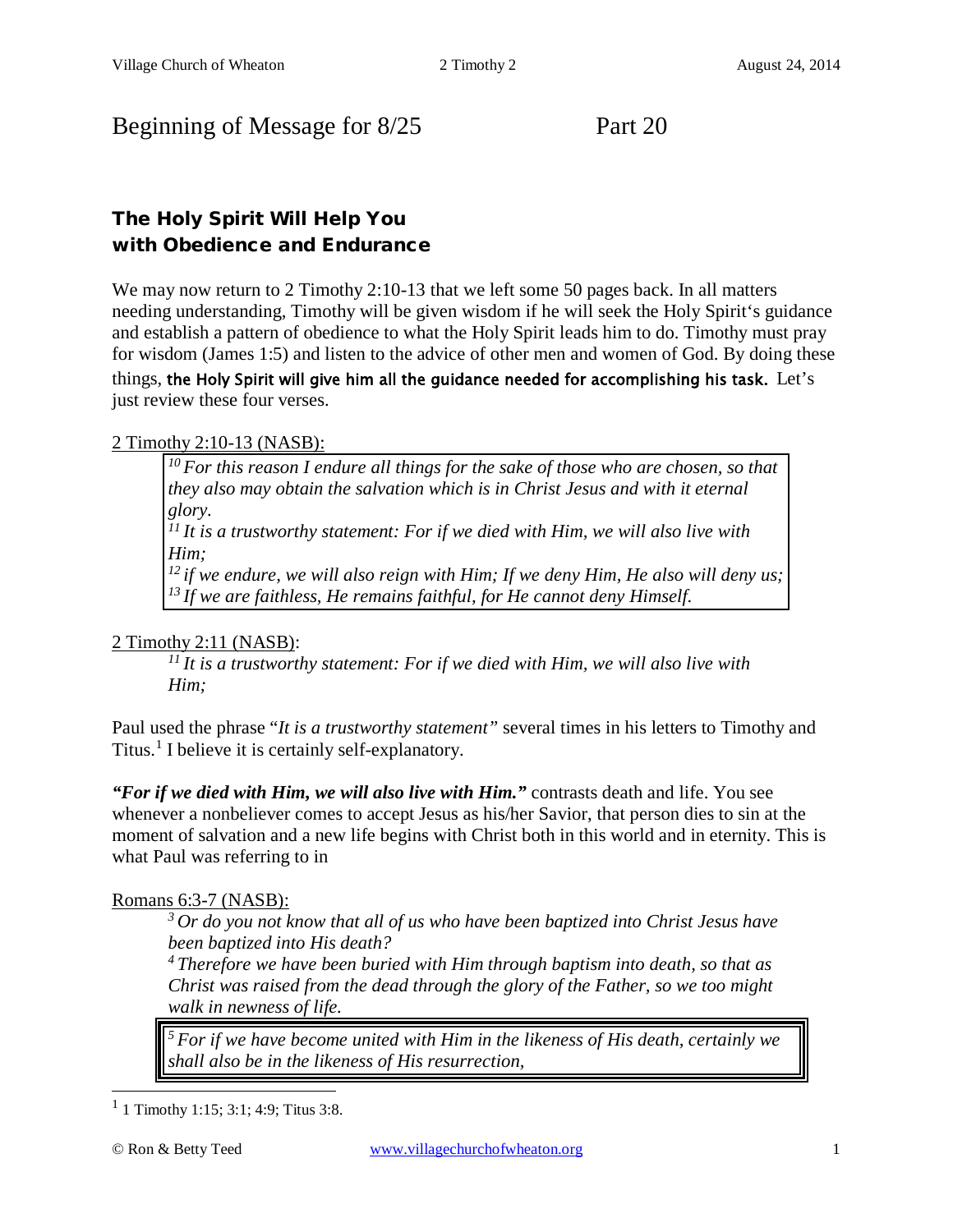*6 knowing this, that our old self was crucified with Him, in order that our body of sin might be done away with, so that we would no longer be slaves to sin; 7for he who has died is freed from sin.*

Baptism is an inner commitment of an outward expression. Certain denominations consider submersion baptism to be very important for the new believer. When the person is submerged below the water that symbolizes death, just as Jesus died. Then when the person is brought up out of the water that represents victory over death just as Jesus was victorious over death, and if we believe He died to be the perfect sacrifice for sin, He will grant us the same victory over death and eternal life in Heaven with a perfect physical body and a perfect spiritual mind. When we give up a life that enjoys sin and accept Christ, we die to sin and are cleansed of any sin we have committed or ever will commit in the future. That is the only way anyone can get into Heaven because

Now I want to make certain that there is no misunderstanding about baptism. Many people choose to make this outer expression of their inner commitment of receiving the Lord Jesus Christ as Savior. However, the physical act of baptism is not a requirement for salvation. The expression of faith in Christ is the only requirement for salvation and eternal life, but as mentioned before, that faith must be real.

After we are saved, does that mean we will never sin again? At the time of salvation when God gives us His Holy Spirit to live within us, we have all that we need to resist sin in this world. The Holy Spirit can protect us from sinning if we totally submit our will to His. The chances that we will never sin again are not very likely while we are still living in our earthly bodies because the sinful nature that exists within all human beings will make it extremely difficult to lead an absolutely sinless life. You can, however, always try to do your very best, and if God sees that in your heart you desire more than anything to do the right thing in His eyes, that will please Him very much.

#### 1 Kings 8:18 (NASB):

j

*18 "But the LORD said to my father David, 'Because it was in your heart to build a house for My name, you did well that it was in your heart.* 

## 1 Samuel 16:7 (NASB):

*7 But the LORD said to Samuel, "Do not look at his appearance or at the height of his stature, because I have rejected him; for God sees not as man sees, for man looks at the outward appearance, but the LORD looks at the heart."* 

## Luke 16:15 (NASB):

*15 And He said to them, "You are those who justify yourselves in the sight of men, but God knows your hearts; for* that which is highly esteemed among men is detestable in the sight of God.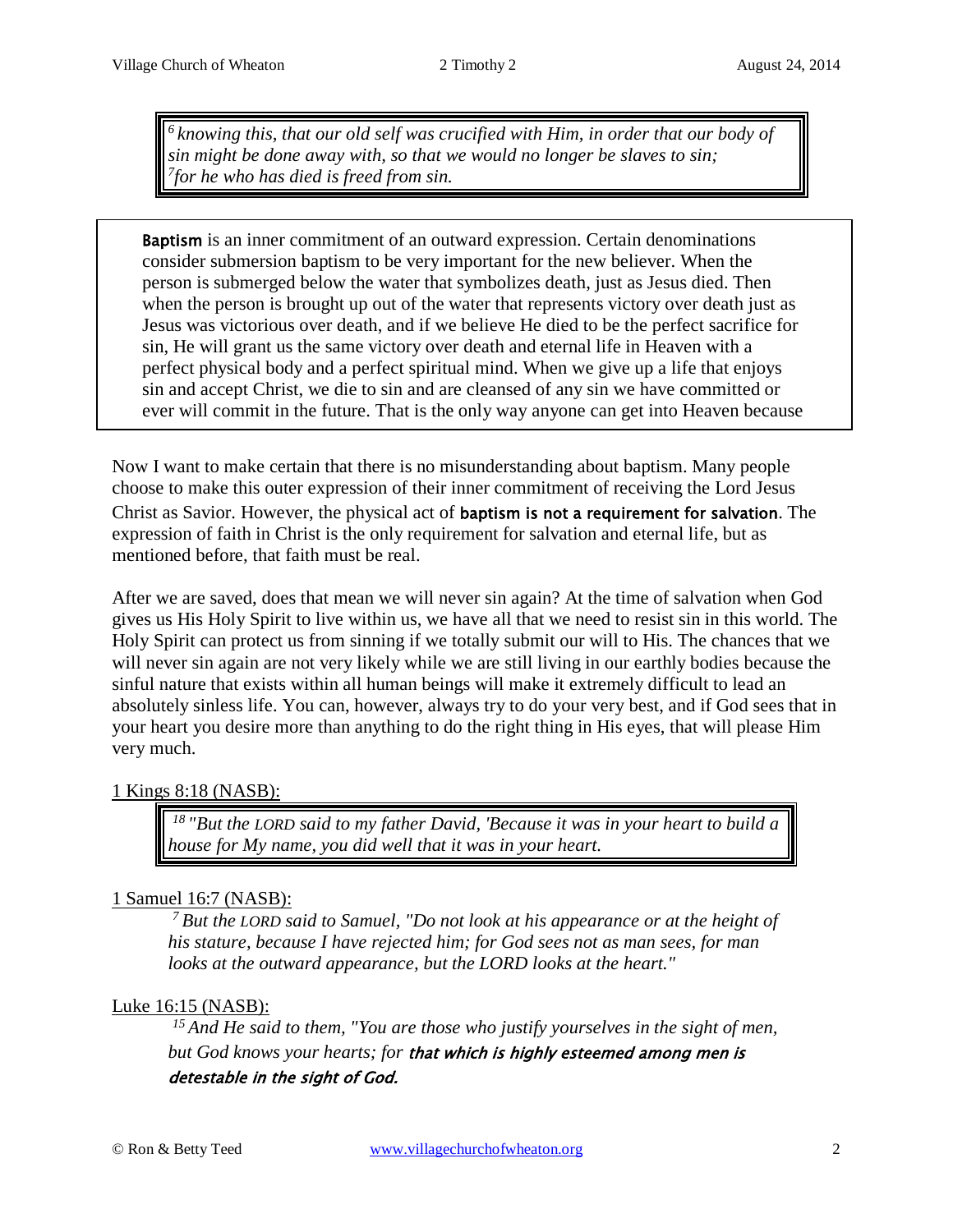Let us continue in Romans chapter six.

#### Romans 6:8-11 (NASB):

*8 Now if we have died with Christ, we believe that we shall also live with Him,*

Is that not exactly what 2 Timothy 2:11 teaches?

### Continuing in Romans 6:9-11:

*9 knowing that Christ, having been raised from the dead,* is never to die again; *death no longer is master over Him. 10 For the death that He died, He died to sin once for all; but the life that He lives, He lives to God. 11 Even so consider yourselves to be dead to sin, but alive to God in Christ Jesus.* 

All of Romans 6 describes how believers are freed from the power of sin. *For the death that He died, He died to sin once for all; but the life that He lives, He lives to God. Even so consider yourselves to be dead to sin, but alive to God in Christ Jesus. Paul could* confidently *"endure all things for the sake of those who are chosen"* (2 Timothy [2:10\)](http://www.crossbooks.com/verse.asp?ref=2Ti+2%3A10) because he knew that the promises of God were never changing and that they could be relied on onehundred percent.

In the passage above (Romans 6:3-7), *"died with him"* means being able to identify with Jesus in His death. By faith, we identify with Christ in His death, recognizing that His death was for our sins, and therefore we are to have new life right now, not just at the future resurrection.<sup>[2](#page-2-0)</sup>

## **2 Timothy 2:12-13 (NASB):**

<sup>12</sup> If we endure, we will also reign with Him; If we deny Him, He also will deny *us; 13 If we are faithless, He remains faithful, for He cannot deny Himself.* 

If we endure persecution and hostility we show that we truly belong to Christ and that **we shall also,** therefore, **reign with Him.** Those who do *not* **endure** give equally certain evidence that they do not belong to Christ and will *not* **reign with Him.**

Now it would not be at all uncommon for someone to say, *"I believe in Christ, but what if they torture me or threaten my life, I don't know how I would get through that without weakening. I'm kind of wimpy."* Have no fear and do not worry because God will provide for you to endure through any trial or suffering.

## 1 Corinthians 10:13 (NASB):

*13 No temptation has overtaken you but such as is common to man; and God is faithful, who will not allow you to be tempted beyond what you are able, but with* 

<span id="page-2-0"></span><sup>2</sup> Bruce B. Barton, David R. Veerman, Neil Wilson, *Life Application Bible Commentary – 1 & 2 Timothy and Titus*, (Wheaton, IL: Tyndale, 1993), WORD*search* CROSS e-book, Under: "2 TIMOTHY 2".  $\overline{a}$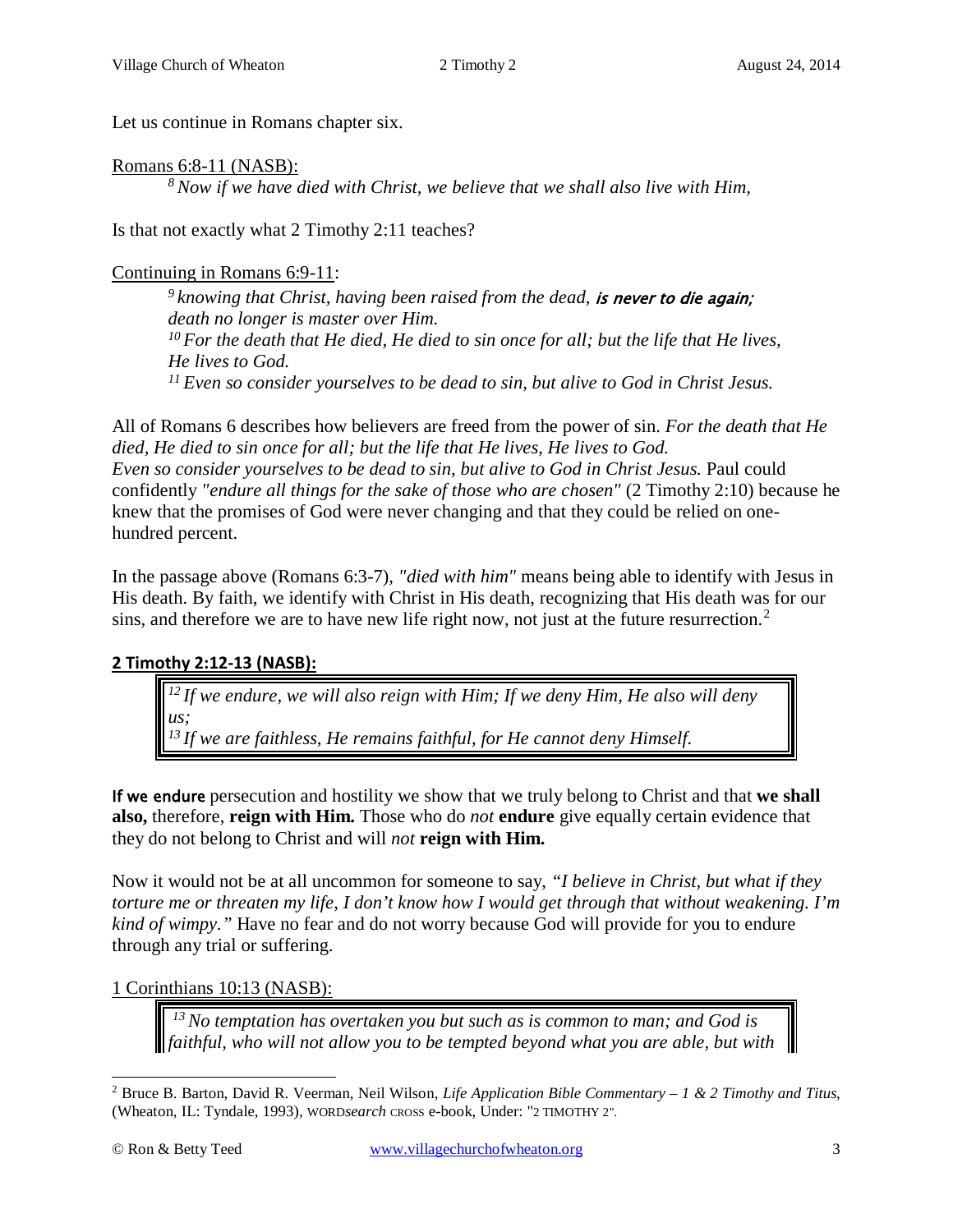*the temptation will provide the way of escape also, so that you will be able to endure it.*

#### **ENDURANCE 2 Timothy 2:12**

There is a story about a man who could easily have considered himself a total failure. See what you think.

> "A man who had less than three years of formal education failed in business in '31, was defeated for the legislature in '32, again failed in business in '33, was elected to the legislature in '34, defeated for speaker in '38, defeated for elector in '40, defeated for Congress in '43, elected to Congress in '46 and defeated in '48, defeated for Senate in '55, defeated for the Vice Presidential nomination in '56, defeated for the Senate in '58. His name? Abraham Lincoln."[3](#page-3-0)

Obviously defeat only pushed Abe to try again; he endured, he never gave up and, as you know, he ultimately became one of the greatest presidents of the United States. Today we will consider Paul's call to **endurance.** Since we have not been in 2 Timothy 2 for several weeks, let us begin by reading verses 1-14.

Verse 12 is our focus here. First, let us consider several translations in order to get a better idea of the meaning:

#### 2 Timothy 2:12 ESV:

*If we endure, we will also reign with him; if we deny him, he also will deny us;* 

#### 2 Timothy 2:12 KJV:

*If we suffer, we shall also reign with him: if we deny him, he also will deny us:* 

#### 2 Timothy 2:12 MSG:

*If we stick it out with him, we'll rule with him; If we turn our backs on him, he'll turn his back on us;* 

So we see from these translations that **endurance involves suffering** and that we should persevere or stick it out during the hardship or suffering. The Greek word translated, *"involved,"*[4](#page-3-1) is used several places in the New Testament and in the majority of those places it is translated with some form of the word *"endure."* Endurance, according to English dictionaries, is *"the ability to bear prolonged hardship, toleration of hardship, or persistence over time."*[5](#page-3-2)

<span id="page-3-0"></span><sup>3</sup> Michael P. Green, ed., "Perseverance," in *Illustrations for Biblical Preaching*, (Grand Rapids, MI: Baker Book House, 1989), WORD*search* CROSS e-book, 264-262.

<span id="page-3-1"></span><sup>4</sup> *hupomenô* —NASB Greek-Hebrew Dictionary.

<span id="page-3-2"></span><sup>5</sup> According to the Encarta Dictionary: English (North America)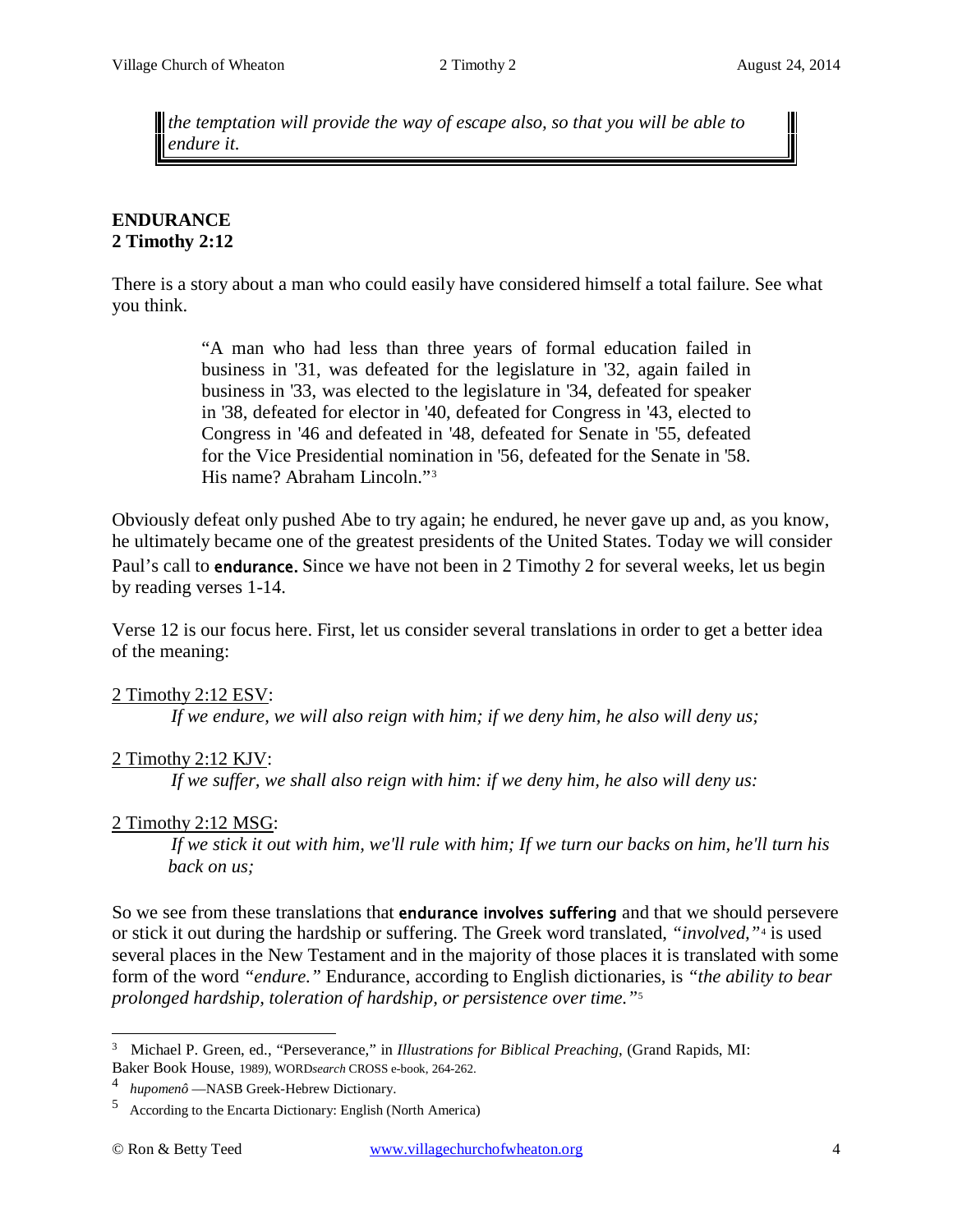So then what are we to endure? If we look at the preceding verses in the chapter we see in verse three that we are to endure suffering; in verses four through six that we are to persist, work hard and follow the rules as soldiers, athletes, and farmers do; that is, we are to stick it out through the challenges of life. In verse ten we are called to endure anything that will bring salvation and the gospel to those who need to hear it. Then finally in verse 12 we are called on to endure hardship and suffering for the cause of Christ. Paul knew what he was talking about. He himself had endured much. He had been ignored, beaten, imprisoned, and shipwrecked all for the cause of Jesus Christ.

In our culture today we disdain suffering and hardship. We look for the easy life and the easy way to do things.

Each one of us has challenges and hardships in our lives. How do we greet those difficulties? Do we see them as coming from the hand of a God who loves us? Or do we grumble and complain, fret and worry about them? Do we *"count it all joy"*[6](#page-4-0) and look for the power of God in the situation?

James 1:2-4:

*2 Consider it all joy, my brethren, when you encounter various trials,* 

*3 knowing that* the testing of your faith produces endurance.

*4 And let endurance have its perfect result, so that you may be perfect and complete, lacking in nothing.* 

Do we determine to stick it out and make it through our trials, no matter what? Do we determine that we will do it with an attitude of faith and trust in God, with an attitude of praise for Him, *"giving thanks in all things"*?[7](#page-4-1)

In fact, we may not be called upon to make some great, huge sacrifice. We may find our hardship comes in smaller doses during each day of life.

> Fred Craddock, in an address to ministers, [said] . . . "To give my life for Christ appears glorious," . . . "To pour myself out for others . . . to pay the ultimate price of martyrdom -- I'll do it. I'm ready, Lord, to go out in a blaze of glory.

> "We think giving our all to the Lord is like taking [a] \$l,000 bill and laying it on the table-- 'Here's my life, Lord. I'm giving it all.' But the reality for most of us is that He sends us to the bank and has us cash in the \$l, 000 for quarters. We go through life putting out 25 cents here and 50 cents there. Listen to the neighbor kid's troubles instead of saying, 'Get lost.' Go to a committeee meeting. Give a cup of water to a shaky

<span id="page-4-0"></span><sup>6</sup> James 1:2.

<span id="page-4-1"></span><sup>7 1</sup> Thessalonians 5:18.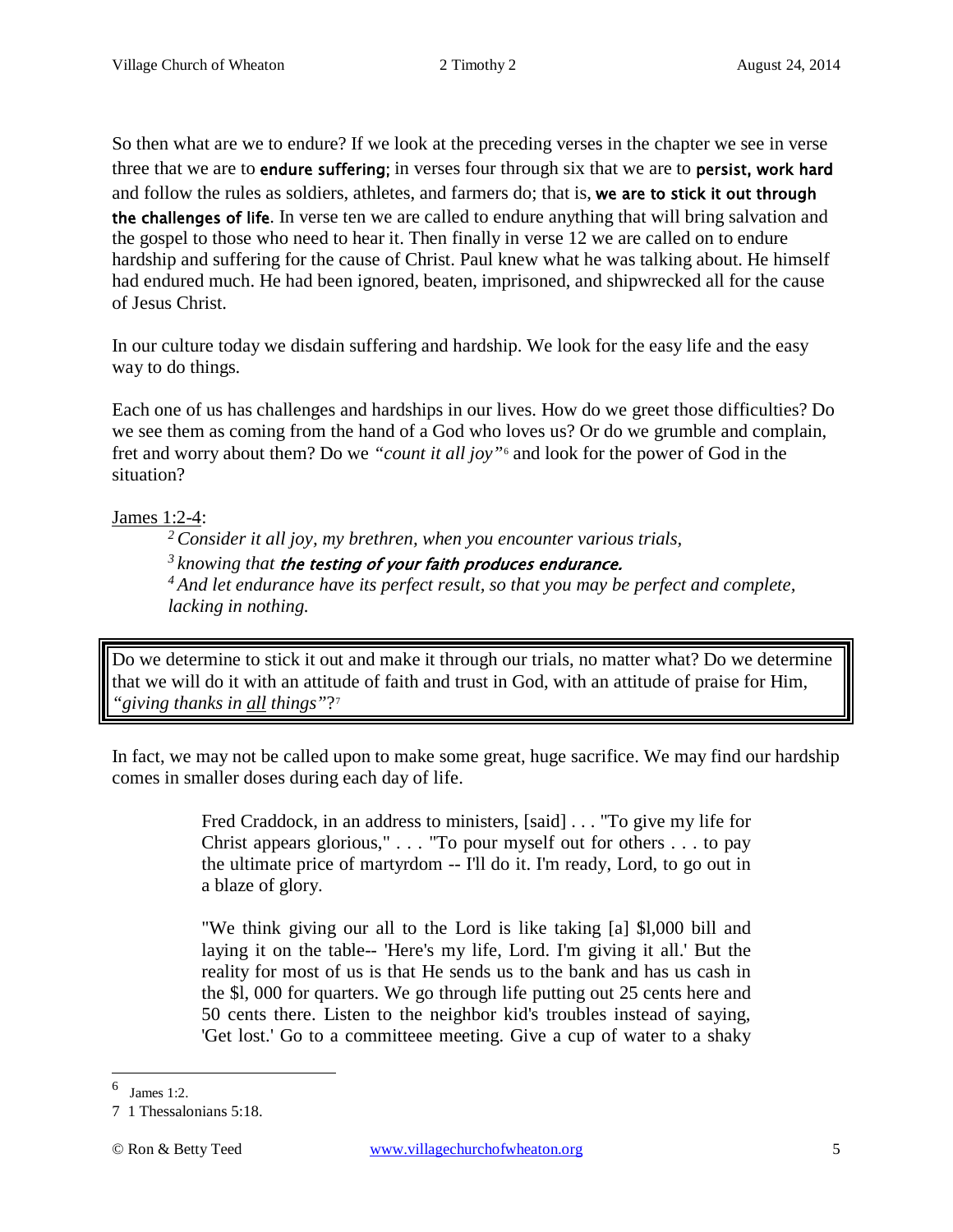old man in a nursing home. Usually giving our life to Christ isn't glorious. It's done in all those little acts of love, 25 cents at a time. It would be easy to go out in a flash of glory; it's harder to live the Christian life little by little over the long haul." [8](#page-5-0)

So whether we are called on to live with huge challenges and great suffering or to live our lives *"little by little over the long haul,"* we are to do it with endurance. When Paul says that if we endure hardship we will reign with Christ, he is echoing Christ's words:

### Matthew 5:10-12 NAS:

*10 "Blessed are those who have been persecuted for the sake of righteousness, for theirs is the kingdom of heaven.* 

*11 "Blessed are you when people insult you and persecute you, and falsely say all kinds of evil against you because of Me.* 

*12 "Rejoice and be glad, for your reward in heaven is great; for in the same way they persecuted the prophets who were before you."* 

Now let us jump over to Colossians 1:21-22**:**

*21 And* although you were formerly *alienated and hostile in mind, engaged in evil deeds,*

<sup>22</sup> yet **He** (Jesus)<sup>[9](#page-5-1)</sup> has now reconciled you in His fleshly body through death, in *order to present you before Him* (God)[10](#page-5-2) *holy and blameless and beyond reproach—*

In order for Christ to present you to God you must be *"holy and blameless and beyond* 

*reproach."* You can only be those things if Christ is Lord of your life; if you truly believe He is the only source of salvation and eternal life in Heaven. Then He can present your life before His Father. If you continue to reject or ignore Him, you will never see the millennial kingdom or Heaven. The only life that can **endure** is an obedient life.

> *"Rocky,* the motion picture that won three Academy Awards, tells the story of a small-time boxer given the opportunity of a lifetime—the chance to fight the undisputed world heavyweight boxing champ. After weeks of punishing, grueling training, on the evening of the fight Rocky finally admitted the futility of his effort. "Who am I trying to kid?" he pondered, "I'm not even in the same class with da guy. But I gotta go da distance. I gotta go da distance."

> "Rocky Balboa set as his goal to go all fifteen rounds. He wanted to hang in there when he knew every muscle in his body would scream to quit. He wanted to endure under pressure. As a fighter, he wanted to go the

<span id="page-5-0"></span><sup>8</sup> Darryl Bell. *<http://www.sermonillustrations.com/a-z/f/faithfulness.htm>*

<span id="page-5-1"></span><sup>9</sup> Parentheses mine.

<span id="page-5-2"></span> $10$  Ibid.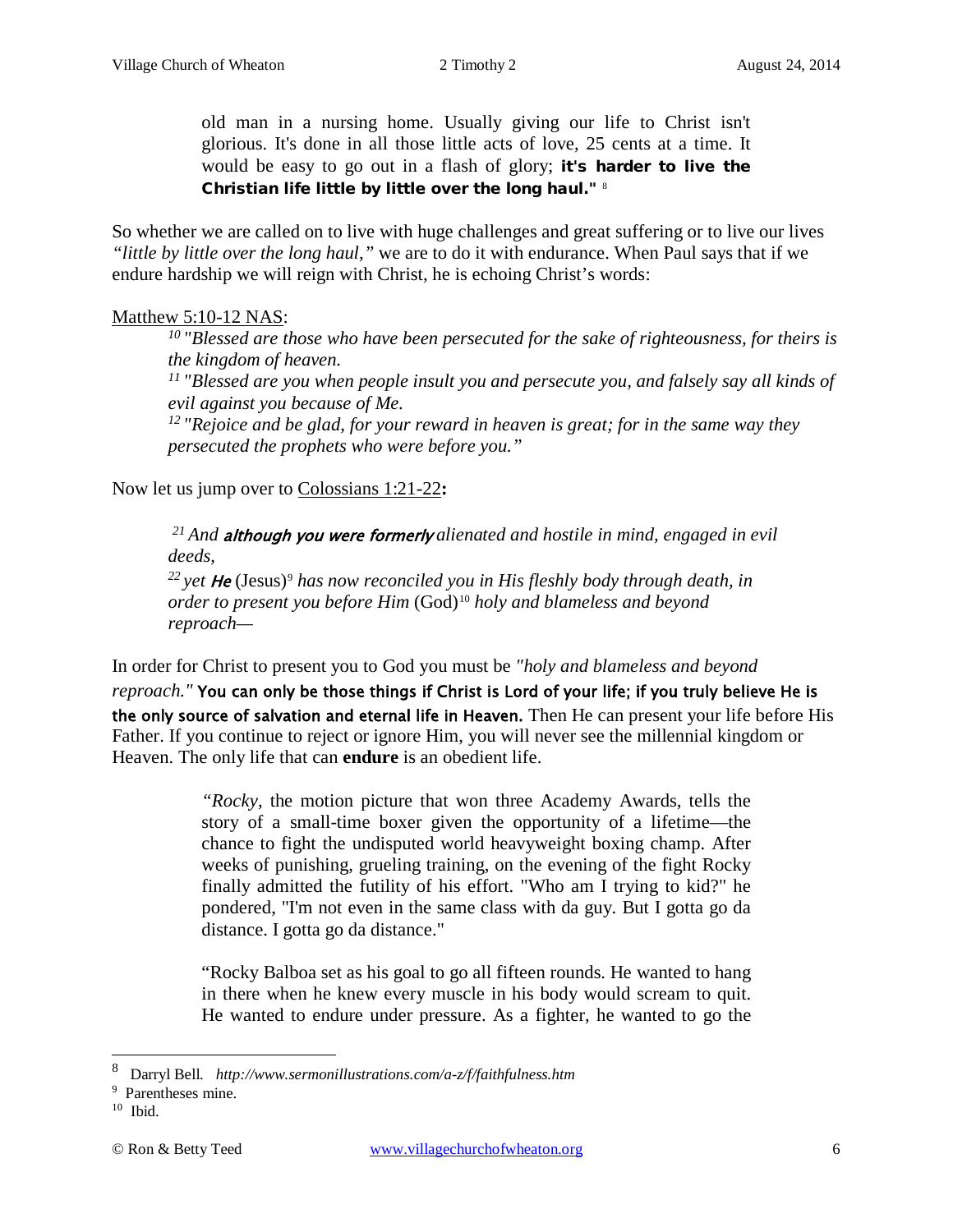full distance. The fight began, but in round one Rocky was knocked down. The count commenced, but after wildly shaking his head back and forth, he struggled to his feet and lasted not just one or two more rounds, but all fifteen. He was able to go the distance because, during training, his body had been subjected to grueling preparation. Daily he had driven himself to the point of exhaustion. One-arm push-ups, back-bending situps, sprinting, sparring—this had all been part of his schedule of training.

"The design of a demanding training schedule enabled Rocky to endure. Perseverance in any great test comes as a result of disciplined preparation in the ordinary days."<sup>[11](#page-6-0)</sup>

If you want eternal life in a kingdom where you will find only hope, happiness, joy, and acceptance, and spend your time in activities that you will love, the time to begin preparing yourself for such a life is right now, today. If you have not already done so, ask Jesus to be your Savior. And if you cannot do that today, if unbelief still prevents you from doing so, just ask Him today to show you His truth and He will. *"Knock and the door will be opened. Seek and you will find."* (Matthew 7:7)

Matthew 19:27-30**:**

*27 Then Peter said to Him, "Behold, we have left everything and followed You; what then will there be for us?"* 

*28 And Jesus said to them, "Truly I say to you, that you who have followed Me, in the regeneration when the Son of Man will sit on His glorious throne, you also shall sit upon twelve thrones, judging the twelve tribes of Israel.* 

*29 "And everyone who has left houses or brothers or sisters or father or mother or children or farms for My name's sake, will receive many times as much, and will inherit eternal life.* 

*30 "But many who are first will be last; and the last, first.* 

Jesus promised His twelve disciples that they would reign with Him and this applies to us as well.

#### Luke 22:28-30**:**

*28 "You are those who have stood by Me in My trials; 29 and just as My Father has granted Me a kingdom, I grant you 30 that* you may eat and drink at My table in My kingdom, and you will sit on thrones *judging the twelve tribes of Israel.* 

Believers will also reign with Christ and have positions of authority in the millennial kingdom.

1 Corinthians 6:1-6 (NLT):

<span id="page-6-0"></span><sup>11</sup> Op Cit., Bell.  $\overline{a}$